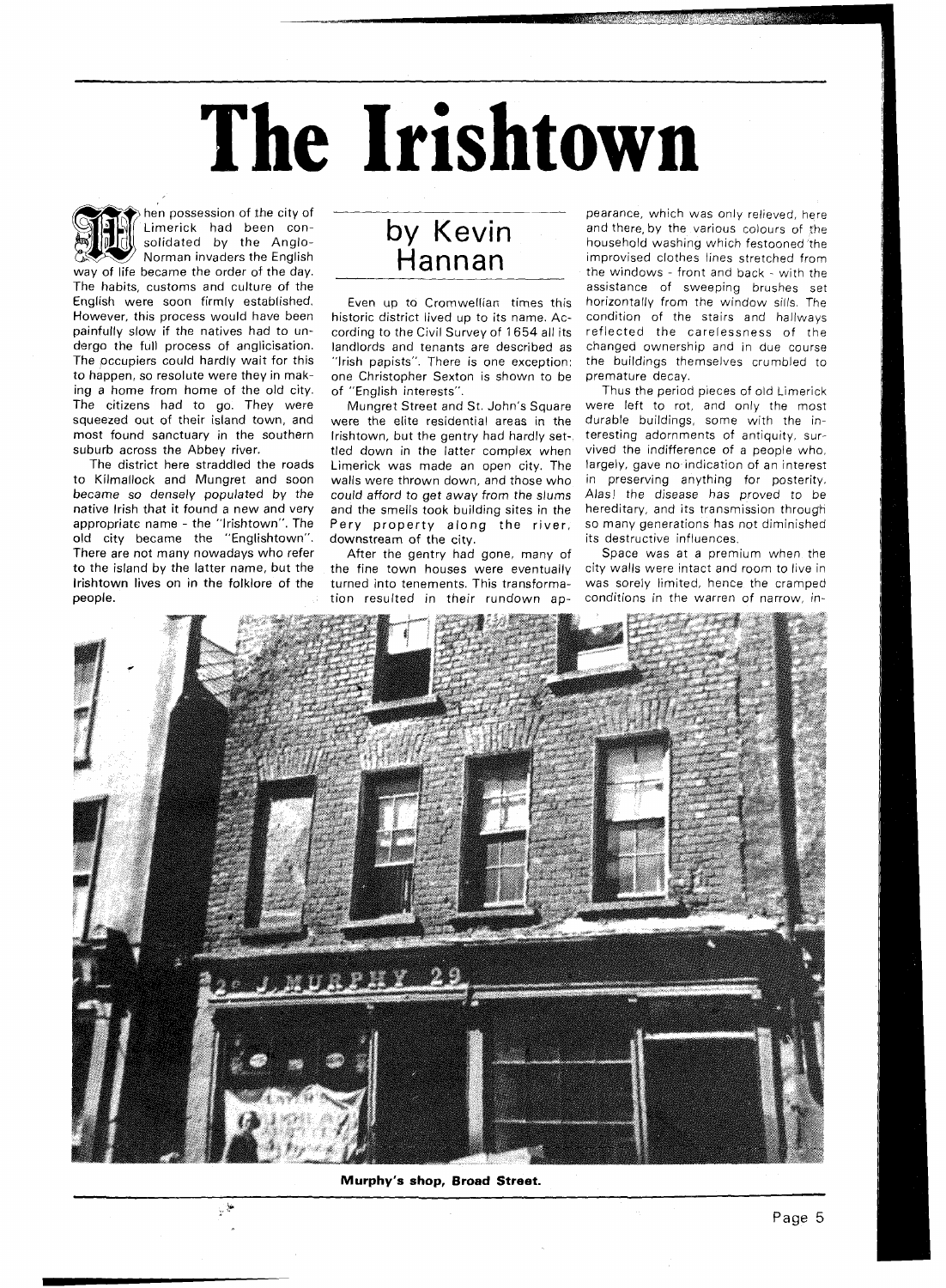sanitary lanes that were the capilliaries of the main arteries of the lrishtown - Broad Street, John Street and Mungret Street. The disappearance of the walls made little difference to the ordinary citizens: they remained in their warren well into the present century.

Some of the lanes branching from the main streets were approached through small archways, or openings about the size of doorways, and could only be distinguished from the latter by the absence of the actual doors. This system allowed for the continuation of the street line, with an unbroken terrace of buildings concealing the far less prepossessing labyrinth that criss-crossed the 'back lane' areas. Even in those far-off days the street makers turned the 'best side out' an exercise still favoured today.

While some of the lanes and smaller streets were cobbled, the majority had earthen surfaces. All had channels, or, to be more precise, open sewers, running down their centres. In wintry conditions the earthen surfaces were churned into a gooey mess of pig-manure and household slops. This fearful substance was usually dehydrated in the heat of the summer and disseminated through an atmosphere that could be almost cut with a knife.

During the latter half of the nineteenth century the Limerick Public Health Committee was fighting a constant battle with the incredible squalor of the old city, and particulary the Irishtown. The development in the waterworks towards the end of the century, the wider distrubution of piped water, and the improvement in the sewer and drainage sysrems, saw the tide of battle turn in favour of the Committee. Up to that time the water for domestic use was still being drawn, in many cases, from wells and pumps, all of which were polluted to varying degrees.

In 1886 there was a serious outbreak of fever in the Industrial School attached to the Good Shepherd Convent. The report of the analyst who examined samples of water taken from the two pumps in the institution's grounds stated that ... the water received on the 31st May is excessively hard, and excessively bad. I have seldom met with a so-called potable water which so closely resembles sewage". Water from other parishes was described as "turbid", "highly polluted", and "unfit for human consumption".

As late as 1889 the water drawn from the pump attached to St. John's Hospital was found to be "unfit for potable purposes".

This situation is remarkable when one considers that in the mid-1820s an elaborate scheme was launched by the Waterworks Company to erect two large reservoirs at Gallows Green on the site of the old Cromwell's Fort; these con-. tained 600,000 gallons of water which was pumped from the Shannon by means of a 40 horse-power steam



**Four brushmakers outside McSweeney's Market House, C. 1910.** 

engine.

The public fountain in front of St. John's Cathedral was erected by the Pery Jubilee Committee in 1865, during the mayoralty of John R. Tinsley, and proved of great benefit to the citizens. People came from many areas outside the Square to avail of the water, and at the same time engage in an interchange of gossip from the various districts.

A large number of water carriers were catered for here, as the fountain had four outlets, two for filling large vessels, and two fitted with iron goblets for on-thespot drinking and the filling of small vessels.

By modern standards life in the lanes and alleys of the parish was unbelievably uncongenial. The rearing of pigs, fowls, and donkeys in backyards, and sometimes even in kitchens, was widespread. An entry in the Health Committee Diary of 1884 refers to "... the state of Mrs. Spellacy's kitchen in Kerry Bow where she keeps a pig", and the fantastic situation in Black Bull Lane where Johanna Bourke "... kept a donkey, two pigs and a flock of poultry, in a back yard where the donkey had no room to turn about". Again we find an even worse situation in Cornwallis Street (now Gerald Griffin Street) where "James Ryan kept two pigs in a hole off the kitchen". A little further away, in Carr Street, we find a reference to "... the insanitary state of Thomas Ryan's house where he keeps pigs under the stairs".

In 1885 the Health Committee dealt with such matters as "... the state of James Punche's yard in Cornwallis Street ... flooded with stagnant water and sewage" and "... a fearful smell from the boiling or rendering of horse flesh in a premises in the Cabbage Market".

In those days the people were well used to smells, for the streets and lanes were rarely without heaps of manure and stagnant pools. The general condition of the city streets is summed up by Dr. Browne, the local Local Government in-<br>spector, in 1891, when he reported on ... the filthy condition of the streets and lanes of the City ... the ashes, house slops and manure being deposited in the public street. The sewers ... are not properly trapped nor sufficiently ventilated. It will not be possible to keep the streets and laneways clear until each house is provided with running water, sanitary conveniences, and the means of disposing of house slops, etc."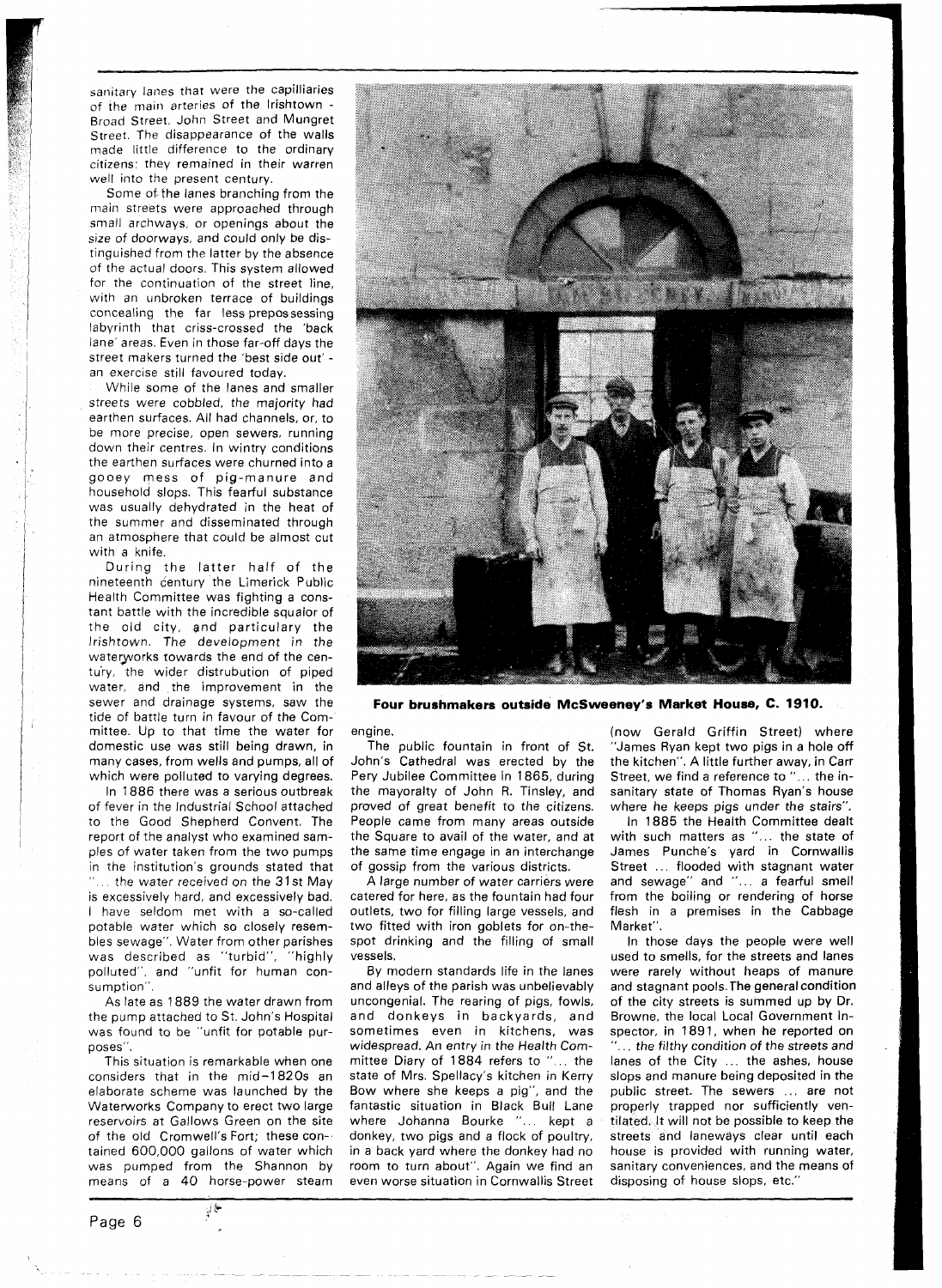The number of lodging houses in the parish during the nineteenth century is bewildering. From the number of applications for registration of lodging houses in the last quarter of the century one concludes that there were not less than 200. This figure includes unregistered houses, many of which operated despite the close surveillance of the Night Watch, whose job it was to report offenders. The condition of some of these institutions, more of which were situated in the airless and sunless labyrinth of the Irishtown, can best be left to the imagination of the reader.

Where did all the lodgers come from, and who were they? They were the vagrants, the wandering minstrels, the ballad singers and the beggars. Then we had the farm labourers who racked their bodies in the fields and gardens of the countryside for as little as two shillings a day. Like their vagrant friends, they weren't too particular about where they stretched their weary limbs - they couldn't afford to be.

In the 1830s a certain street singer and beggar named Galvin was well known in the Irishtown. He was given little assistance from the people, and he could find lodgings nowhere. He slept in sheds and hallways around the parish and found enough food to keep body and soul together through the alms of the more charitable, whose compassion had been excited by his wretched condition.

 $\mathbb{F}$ 

However, the people in general had no time for one whom they believed to be the executioner of Bold Robert Emmet.

An old school register, which came into the hands of the late Dick Naughton, and on which he wrote a delightful article, contained the following street names in and around the Irishtown: Scabby Lane, Mass Lane, Scott's Lane, Goat's Lane, Williams's Lane, Bushy Lane, Monaghan Lane, Ball Alley Lane, Father Quin Lane, Garvey's Lane, Sheehy Lane, Jones's Lane, Moloney Lane, Curry Lane, Hatter's Lane, Barrack Lane, Joshue's Lane, Moore's Lane, White Wine Lane, Forker's Lane, Repeal Alley, Pencil's Alley, Purcell's Lane, Magdalen Lane, Town Wall and Black Bull Lane.

Many of these old places have vanished, and now their situations can hardly be traced by the oldest inhabitants.

In the same register the trades,'or occupations of the fathers of the pupils were set out in a grand copperplate hand. They are worth recalling here. There were: rag-gatherers, wheelwrights, thatchers, chandlers, coffinmakers, basket-makers, labourers, brassfounders, grave-diggers, fishermen, whip-makers, stage-keepers, dairy men, coopers, dyers, tailors, auctioneers, glaziers, weighmasters, blacksmiths, tinmen, varnishers, stonemasons, nailers, bootmakers, lastmakers, mill-wrights, snuffgrinders, slaters, fiddlers, candle-

makers, cage-makers, pavers, limeburners, pipers, woolcard-makers, bellows-makers, pipe-makers, soldiers, coachmen, car-makers and weavers.

Almost all these trades and callings, like many of those that followed them, are now extinct; and the monies derived from the long and tedious practice of them allowed little or no indulgence in the luxuries of the day. It was a time when the terrible conditions of the worker were taken for granted. There were no trade unions as we know them to day, no dole, no social welfare or unemployment benefits: there was nothing but the Poorhouse. There were many destitute souls whose pride would not suffer them to accept the "hospitality" of the "Big House across the bridge": they preferred the slow death from starvation in their own hovels.

Pipe-making was carried out well into the present century. The Merrit family of Broad Street were probably the last of this fraternity. Whip-making, brushmaking and agricultural carpentry were carried on up to recent years by the Barretts, the Sweeneys and the Smiths, respectively. John Caulfield of Garryowen, practised the most curious craft of all - he repaired broken crockery by stitching pieces together. He usually worked on large dishes which were sometimes family heirlooms. The stitching was done with soft steelwire through holes which were bored with



**Broad Street, c. 1930.**